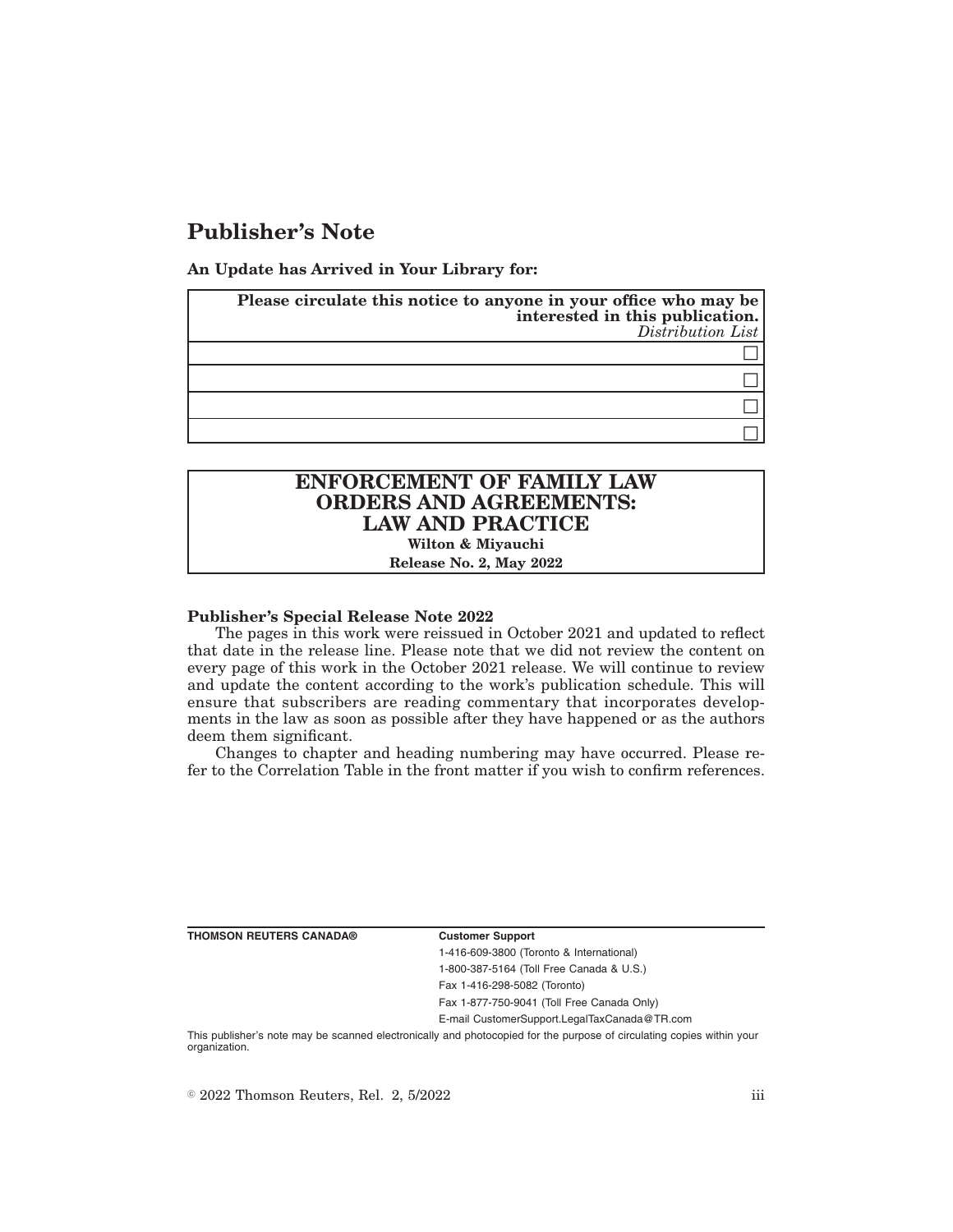This practice-oriented manual details the full range of family law enforcement remedies available under federal and provincial legislation. The work is divided into three parts: Support, Custody Orders and Separation Agreements. Under each part, available enforcement remedies are described in detail with an emphasis on practice and procedure points. The full text of all relevant federal, provincial and territorial enforcement legislation is included.

## **What's New in this Update**

This release includes numerous updates to Chapter 1 — Support, Part II. (Legislatives Initiatives — Commentary).

## **Highlights**

- Chapter 1 Support Family Orders and Agreements Enforce**ment Assistance Act — Evidence Required for Court Applications under s. 7 —** On June 21, 2019, Bill C-78, which amends the *Divorce Act* and other acts including the *Family Orders and Agreements Enforcement Assistance Act*, received Royal Assent. Most of the amendments came into force on March 1, 2021, but some of the *FOAEAA* amendments are not in force at the time of writing. Bill C-78 replaces a large part of Part I of the *FOAEAA* and provided particular rules for the release of information. The forthcoming changes in s. 7 state that any person, body or service that is seeking to have a support provision established or varied or that is entitled to have a family provision enforced may, on application, which may be *ex parte*, request that a court authorize an official of the court to make an application under s. 12. The forthcoming changes to s. 8 outline the required evidence and documents for parties seeking to make an application in relation to the establishment or variation of a support provision. The forthcoming changes to s. 9 outline the required evidence and documents for parties seeking to make an application in relation to the enforcement of a family provision. The forthcoming changes also enumerate that both applications under s. 8 (support provisions) and s. 9 (family provisions) can be brought *ex parte*. The additional requirements for *ex parte* applications can be found in section 8 and section 9 under subsection 2 and if the application is being made by an individual further documents at subsection 3.
- E **Chapter 1 Support Family Orders and Agreements Enforcement Assistance Act — Licence Denial —** Pursuant to section 71, Notwithstanding the provisions of any other Act of Parliament, of any regulation or order made under any other Act of Parliament or of any order made pursuant to a prerogative of the Crown, no appeal lies from any action taken under this Part." Section 72 outlines how a request to terminate applications under Part III can be made. Subsection 72(1) states that "A provincial enforcement service shall immediately request that all actions taken under this Part in respect of a debtor be terminated where (a) the provincial enforcement service is satisfied that the debtor (i) is no longer in arrears under all support orders against the debtor that are enforced by a licence denial application, (ii) is complying, in respect of those support orders, with a payment plan that